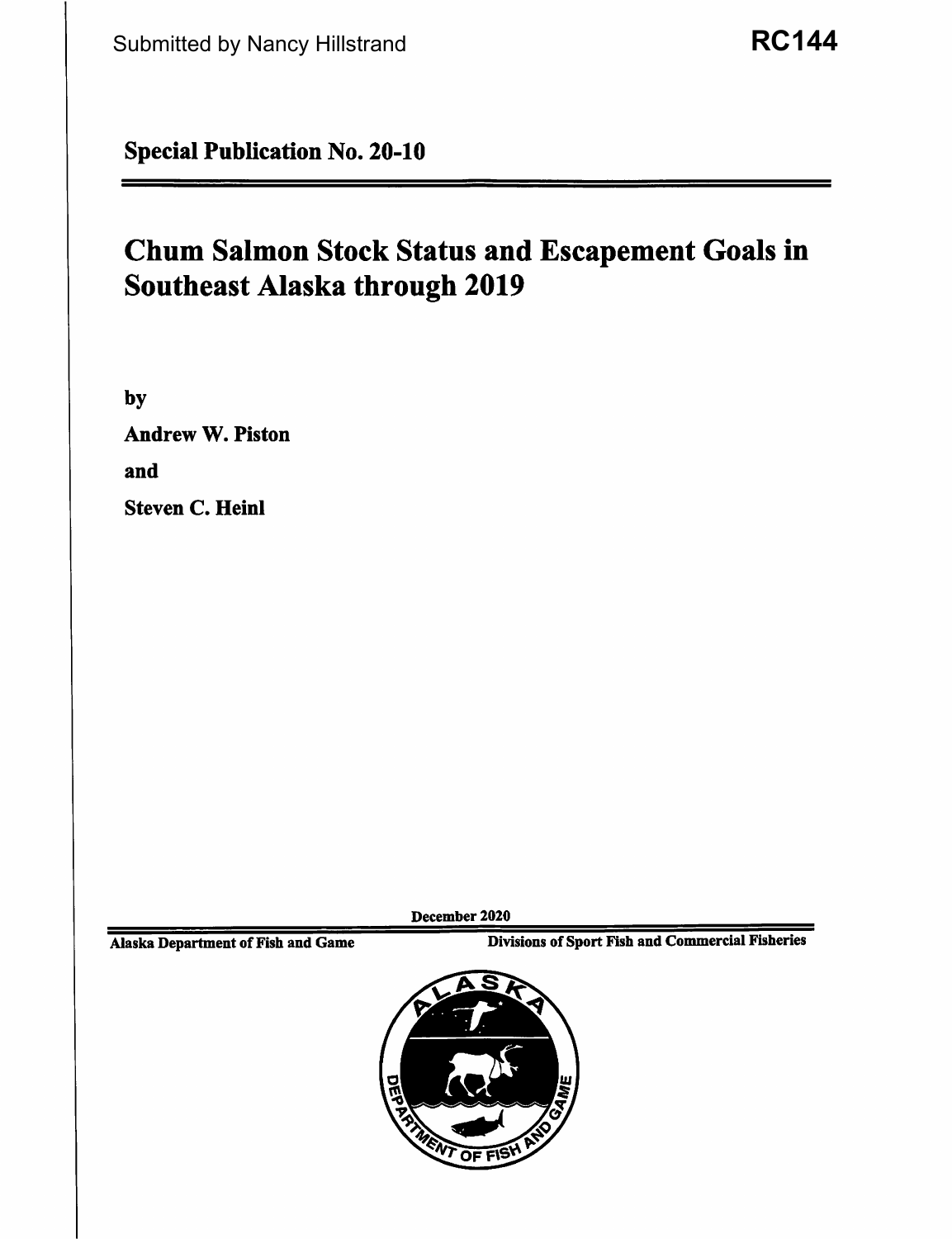## Submitted by Nancy Hillstrand **RC144**

however, in many cases these fish also migrate through mixed stock fisheries where the stock composition may not be known.



Figure 1.- Annual common property harvest of chum salmon in Southeast Alaska from 1900 to 2019 showing estimated harvests of both hatchery-produced and wild chum salmon. (Data prior to 1960 are from Byerly et al. 1999).

The Alaska Department of Fish and Game (ADF&G) developed a standardized program to estimate an annual index of spawning chum salmon abundance based primarily on aerial surveys (Heinl et al. 2004; Heinl 2005; Eggers and Heinl 2008). The trends in these indices provide a meaningful indicator of trends in the relative abundance of spawning chum salmon in Southeast Alaska. These indices also formed the basis of the first escapement goals for chum salmon in Southeast Alaska, which were established in 2009 (Eggers and Heinl 2008) and subsequently modified in 2012, 2015, and 2017 (Piston and Heinl 2011, 2014, 2017). Lower-bound sustainable escapement goals were developed for three broad regional aggregates of streams for summer-run chum salmon stocks, and sustainable escapement goal ranges were established for five additional fall-run chum salmon stocks.

In 2000 and 2001 , the Alaska Board of Fisheries adopted the *Policy for the Management of Sustainable Salmon Fisheries* (5AAC 39.222) and the *Policy for Statewide Salmon Escapement Goals* (5 AAC 39.223) into state regulation to ensure that the state's salmon stocks would be conserved, managed, and developed using the sustained yield principle. These policies require ADF&G to report on salmon stock status and escapement goals to the board on a regular basis, document and review existing salmon escapement goals, establish goals for stocks for which escapement can be reliably measured, and prepare scientific analyses with supporting data when goals are created or modified. In order to meet requirements of these policies, Heinl et al. (2004) and Heinl (2005) produced ADF&G's first reports on stock status of chum salmon in Southeast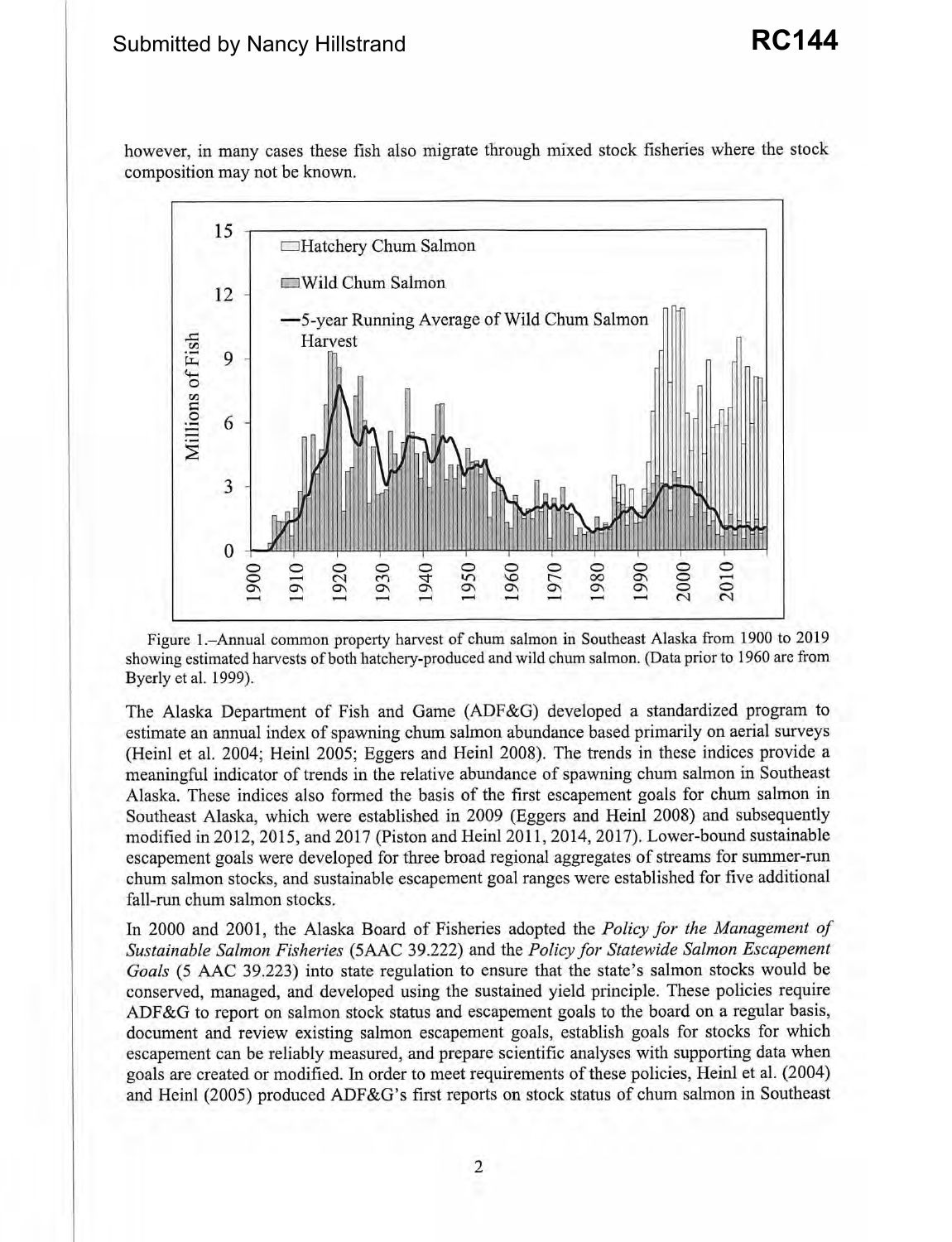

Figure 10.-Harvest of fall-run chum salmon in the Northern Southeast Inside Subregion, 1960-2019. Chum salmon harvested in statistical week 34 (average midweek date 19 August) and later are considered fall-run fish.

### **NORTHERN SOUTHEAST OUTSIDE SUMMER-RUN CHUM SALMON**

The Northern Southeast Outside Subregion includes primarily summer-run chum salmon index streams on the outside waters ofChichagofand Baranof islands in northern Southeast Alaska. Peak escapement survey data were available for nine index streams since 1982 (Appendix A3). The current lower-bound sustainable escapement goal is 25,000 chum salmon counted on peak surveys to nine index streams combined (Piston and Heinl 2014). Escapement indices were above goal in three of the past five years (Figure 11). Total chum salmon harvests were relatively low until the onset of hatchery runs in the early 1980s and greatly increased since the 1990s due to increased hatchery production (Figure 11; Appendix B3 and B4).

In 2018 and 2019, the commercial chum salmon harvest in the Northern Southeast Outside Subregion increased substantially due to very large returns of hatchery chum salmon to the new Crawfish Inlet release site (Figure 6). Total runs were estimated to be 3.5 million fish in 2018 (Stopha 2019) and 2.1 million in 2019 (Wilson 2020). The total subregion harvest of 5.1 million chum salmon in 2018 was the largest since statehood (Figure 11; Appendix B3), and hatchery fish from the Crawfish Inlet release accounted for approximately 66% of that harvest. The chum salmon harvest in Crawfish Inlet and adjacent West Crawfish Inlet in 2018 and 2019 accounted for approximately 29% and 21% of the total Southeast Alaska chum salmon harvest, respectively.

Large numbers of Crawfish Inlet hatchery chum salmon entered West Crawfish Inlet in 2018 and 2019 rather than returning directly to the release site in Crawfish Inlet, which raised concerns about straying of hatchery fish into nearby wild stock streams. Otolith sampling conducted at the West Crawfish NE Arm Head index stream prior to 2018 showed relatively low proportions of stray hatchery fish (maximum 4.2% in 2008; Piston and Heinl 2012), as did the Northern Southeast Outside Subregion index as a whole (<2%; Piston and Heinl 2012). In 2018, otolith samples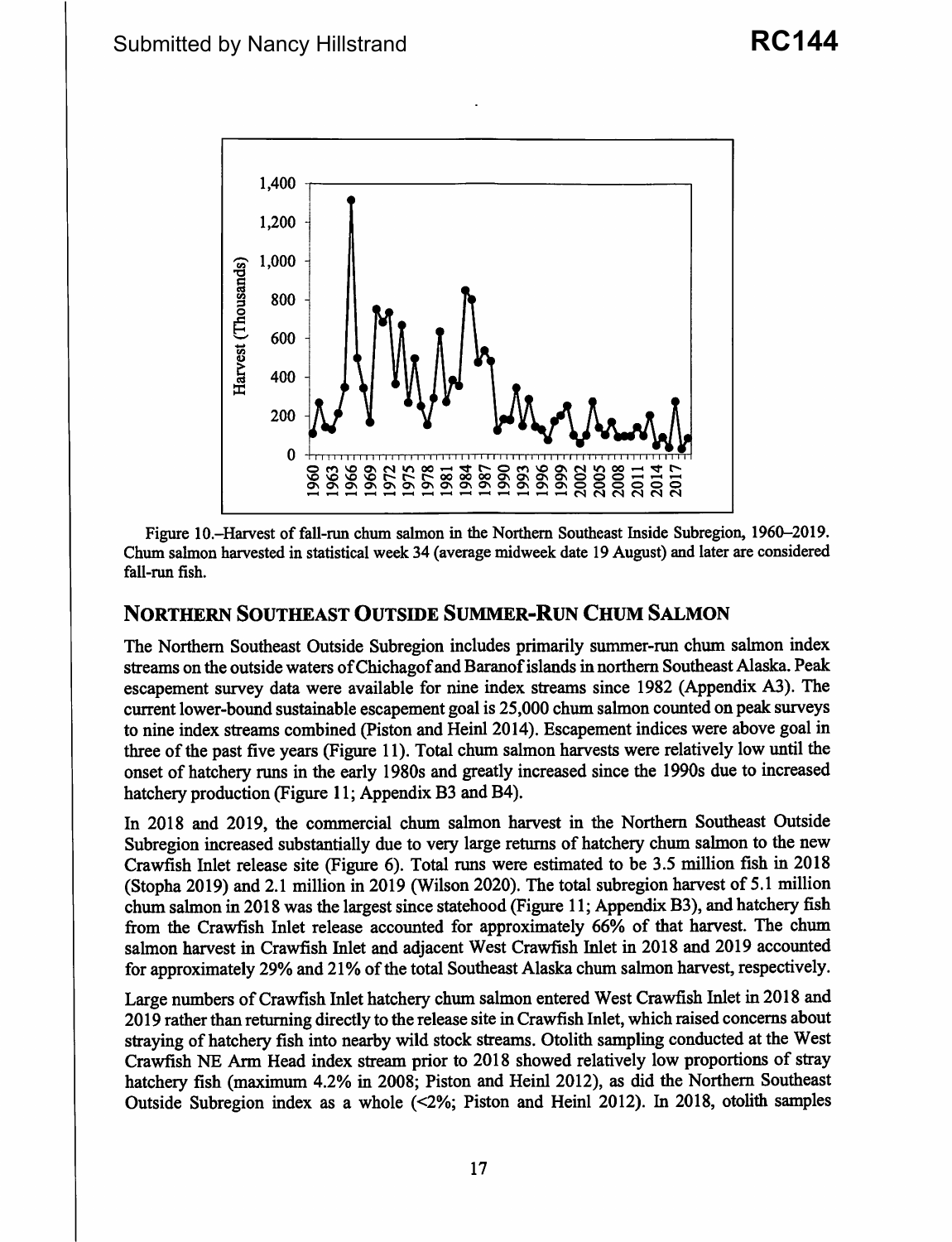collected from carcasses at West Crawfish NE Arm Head (Figure 6) on 27 August, which would represent the timing of spawning for the wild stock, were 62% hatchery origin {Table 4). Additional samples were collected on 28 September after it was noticed that large numbers of chum salmon were still present in the stream and these were found to be 99% hatchery origin. In 2019, otolith sampling was expanded to include West Crawfish NE Ann Head, West Crawfish North Ann NE (non-index stream), and Whale Bay Great Arm Head, which is an index stream located approximately 60 km southeast of the Crawfish Inlet release site (Table 4). Otolith samples collected from carcasses at West Crawfish NE Arm Head on 27 August and 4 September 2019, which would represent the timing of spawning for the wild stock, were 8% and 94% hatchery origin, respectively. Samples collected at West Crawfish North Arm NE on 29 August and 5 September 2019 were 83% and 93% hatchery origin, respectively. Finally, samples collected at Whale Bay Great Arm Head on 19 August and 28 August 2019 were 0% and 62% hatchery origin, respectively.

Table 4.-Proportions of stray hatchery chum salmon from samples collected in select streams in the Northern Southeast Outside Subregion of Southeast Alaska in 2018 and 2019.

| Year | ADF&G Stream<br>Number | Stream<br>Name             | Sample<br>Date | <b>Otoliths</b><br>Analyzed | Not<br>Marked | Marked | % Marked |
|------|------------------------|----------------------------|----------------|-----------------------------|---------------|--------|----------|
| 2018 | 113-32-005             | West Crawfish NE Arm Head  | 8/27/2018      | 92                          | 35            | 57     | 62%      |
| 2018 | 113-32-005             | West Crawfish NE Arm Head  | 9/28/2018      | 87                          |               | 86     | 99%      |
| 2019 | 113-32-005             | West Crawfish NE Arm Head  | 8/27/2019      | 63                          | 58            | 5      | 8%       |
| 2019 | 113-32-005             | West Crawfish NE Arm Head  | 9/4/2019       | 95                          | 6             | 89     | 94%      |
| 2019 | 113-32-004             | West Crawfish North Arm NE | 8/29/2019      | 95                          | 16            | 79     | 83%      |
| 2019 | 113-32-004             | West Crawfish North Arm NE | 9/5/2019       | 96                          | 7             | 89     | 93%      |
| 2019 | 113-22-015             | Whale Bay Great Arm Head   | 8/19/2019      | 29                          | 29            | 0      | 0%       |
| 2019 | 113-22-015             | Whale Bay Great Arm Head   | 8/28/2019      | 69                          | 26            | 43     | 62%      |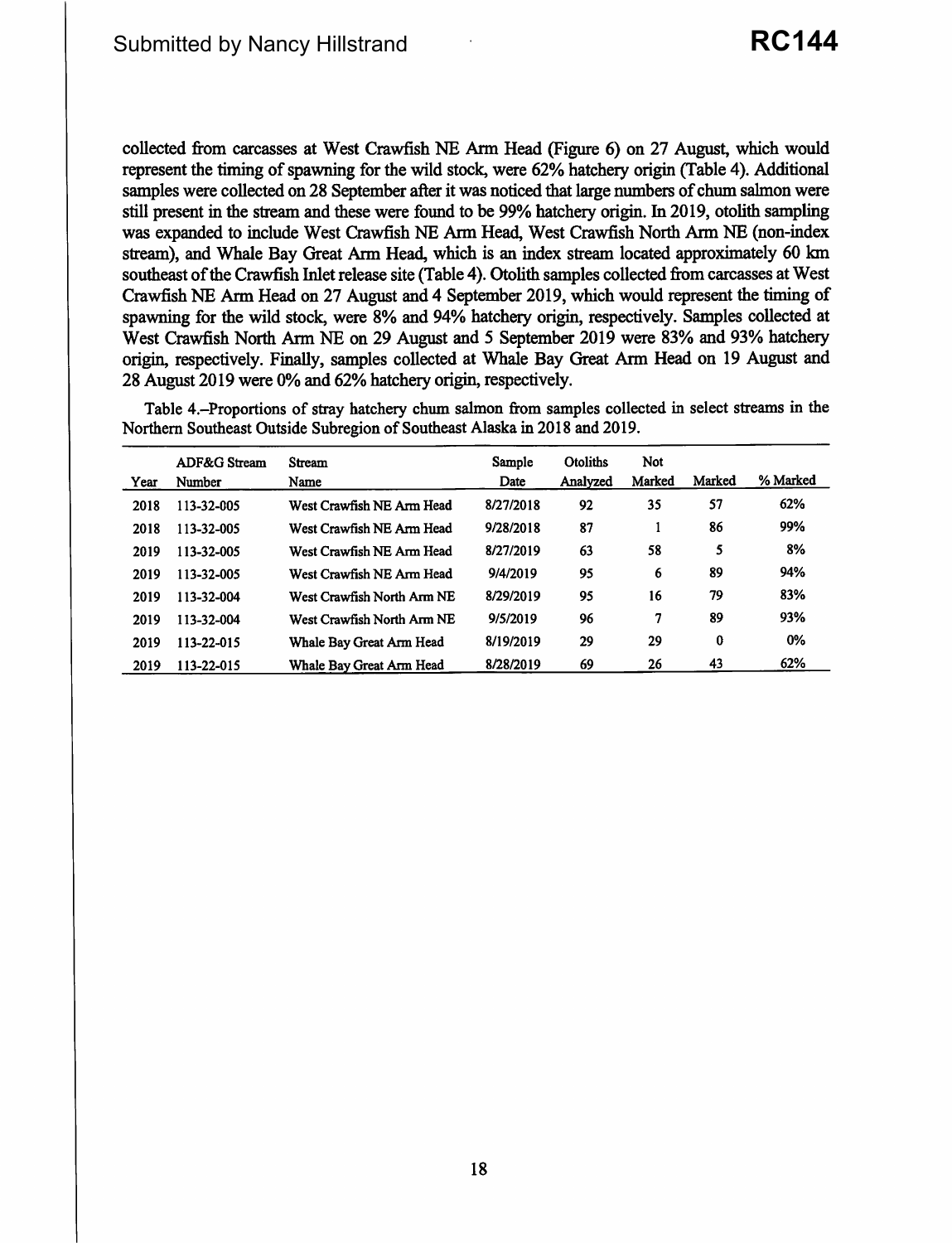

Figure 21.-Exvessel values (in dollars) of the pink and chum salmon harvest in Southeast Alaska (top), and average price per pound of chum salmon in Southeast Alaska (bottom), 1994-2019.

### **HATCHERY CHUM SALMON STRAYING**

In 2018 and 2019, large numbers of hatchery chum salmon from the first returns to the new Crawfish Inlet release site entered adjacent West Crawfish Inlet, where they overlap in run timing with and vastly outnumber wild fish. Major increases of stray Crawfish Inlet hatchery fish in two of the nine Northern Southeast Outside Subregion index streams (West Crawfish NE Arm Head, Whale Bay Great Arm Head; Table 4; Figure 22) present challenges for monitoring wild stock escapements and assessing escapement goal performance as required by the sustainable salmon fisheries policy. Historically, peak survey counts in those two index streams accounted for an average 36% of the total subregion escapement index; thus, the overall proportion of stray hatchery fish in the subregion index has likely increased significantly. The high proportion of stray hatchery fish in Whale Bay Great Arm Head (Table 4), approximately 60 km from the Crawfish Inlet release site, indicates that additional sampling is required to determine the full extent of straying. This is particularly true for chum salmon index streams immediately north of Sitka Sound (e.g., Kalinin Cove Head; Figure 22) that have not been sampled previously for the presence of hatchery origin chum salmon. Given these changes, the department will need to consider how to best assess escapements in the Northern Southeast Outside Subregion. This could include removing chum salmon index streams from index, which would greatly reduce the geographic coverage, or reevaluate how wild chum salmon escapements in the subregion are monitored.

Although the hatchery chum salmon released at Crawfish Inlet (from Nakwasina River broodstock; Figure 22) have later run timing than wild stock chum salmon in West Crawfish Inlet and Whale